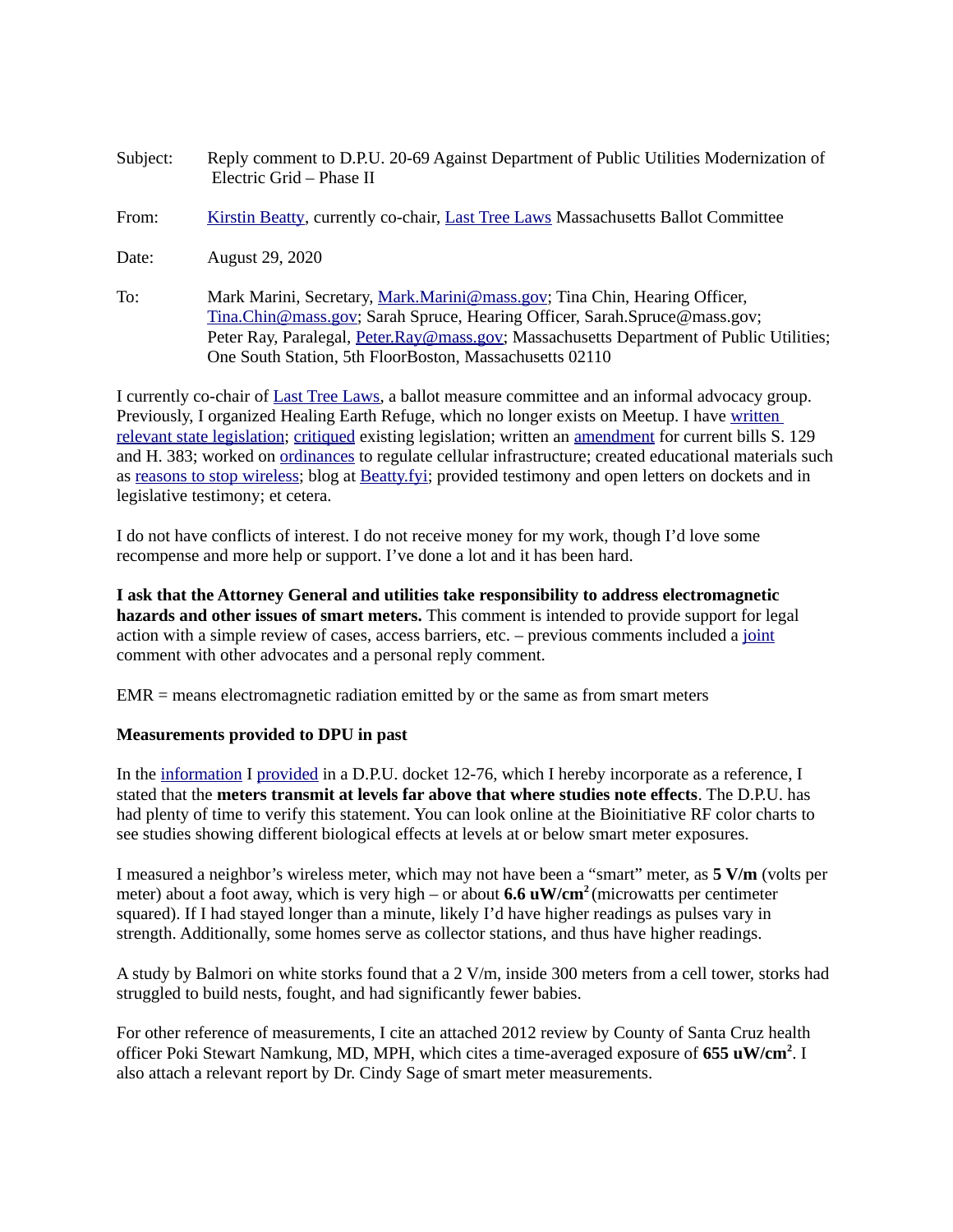#### **Lawsuits ~ How the Attorney General could Help**

A winning case with great publicity against any type of wireless transmitter is vital for domino effects within industry and business, so as to:

- stem EMR,
- dismiss illusions of smart meter "success" and economic justice,
- dismiss illusions of "green technology," and
- protect safety, security, and privacy.

First, in terms of smart meter **privacy**, this issue was denied by the [seventh circuit,](https://skyvisionsolutions.files.wordpress.com/2018/08/nsma-v-city-of-naperville-ruling-on-appeal.pdf) but according to a [write-up](https://smartgridawareness.org/2018/09/30/court-ruling-based-on-false-premise-of-benefits/#more-16151) by advocate Nina Beety, the decision was based on the **false premise that smart meters provided substantial benefits**. Organizations such as the Electronic Frontier Foundation, EPIC, Privacy International, have written white papers on smart meter privacy, and some joined in an Amici Brief for this case. The Massachusets ACLU, while not involved in smart meters, has also shown interest in protecting privacy.

Two **smart meter lawsuits** are progressing: (1) [Deborah Kopald](https://iapps.courts.state.ny.us/fbem/DocumentDisplayServlet?documentId=achPL4YVh7l0lvzRHrHibg==&system=prod) v. The New York Public Service Commission and Orange and Rockland Utilities, Inc., and (2) [Ed Friedman](https://ehtrust.org/maine-resident-with-cancer-sues-over-discriminatory-smart-meter-opt-out-fees/) v. Central Maine Power Company.

There are **federal [lawsuits](https://lasttreelaws.com/lawsuits/)** proceeding against the FCC's negligence in (1) allowing an explosion of wireless satellites, (2) lax cellphone monitoring, and (3) failing to update exposure guidelines or acknowledge actual exposures. The last case has smart meter relevance.

In any case, why install more wireless utility meters when such cases are proceeding? Or when there is even a question?

Municipalities have sued or are suing the FCC, including Boston, so far without a sea change. The issue appears to be that these cases largely **omit constitutional questions of civil liberties, state rights, and environmental health, which need to be addressed directly**. The FCC appears to want removal of local zoning control, and the federal courts haven't yet seen reason to object. The FCC is exceedingly brazen, and so one would hope for pushback from the federal courts.

Boston and Philadelphia filed with the Federal Communications Commission in November 2013 in dockets #13-84 and #03-137, noting that the FCC and courts have **failed to address electromagnetic sensitivity as a protected disability**, and recently filed on docket 19-226 to state that Boston believes current wireless exposures are harmful.

In 2017 the Worcester **federal district court case recognized sensitivity as a valid syndrome** (G, a minor v. The Fay School, no. 4:15-cv-40116-TSH ). Judge Timothy Hillman found that the now 14 year-old guidelines issued by the Federal Communication Commission (FCC) do not bar such claims. Dr. David Carpenter's methods and testimony, as causation expert, were considered credible, including his statements that nonthermal wireless radiation has biological effects.

In 2002 the United States Access Board issued guidelines recognizing and the 2005 U.S. National Institute of Building Sciences Indoor Environmental Quality report recognized the sensitivity. The U.S. Jobs Accomodation Network currently provides a list of accommodations. The Environmental Health Trust, which also maintains lists of relevant town resolutions, provides a listing of electromagnetic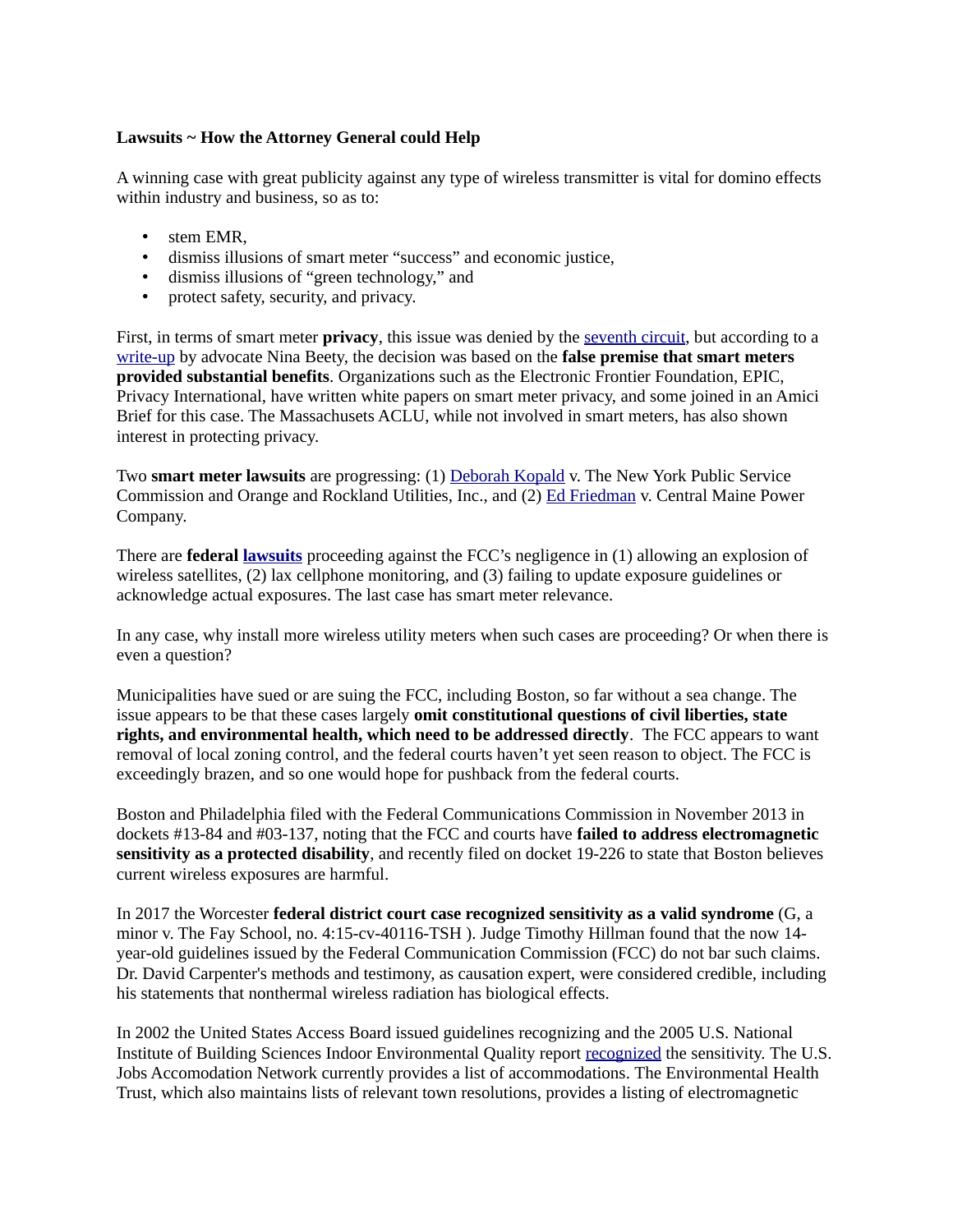sensitivity proclamations: (1) Alabama Governor Kay Ivey [proclaimed](https://ehtrust.org/alabama-proclamation-electromagnetic-sensitivity/) an electromagnetic sensitivity month (2) the same for Governor Bill Ritter of Colorado (3) the same for Governor M. Jodi Rell of Connecticut, (4) and the same for the Board of Commissioners in Broward County.

Overseas, working compensation and wireless injury cases have been won, including for electromagnetic sensitivity. One U.S. workman's compensation administrative case recognized electromagnetic sensitivity caused by electrical wiring issues. In the USA, some cases have recognized harm from EMR caused by extreme exposures to telecommuncation workers – however, these were likely beyond the FCC limit.

No one has yet addressed the false premise and marketing that smart meters are "green."

#### **Utilities cite engineers and experts on industry payroll to deny medical and biological impacts**

Specifically as a response to my smart meter concerns, my utility cited an engineer, Janiswamy, at Umass Amherst. So, an engineer lacks a medical background and lacks a scientific background in chemistry, biology, epidemiology, and yet his paper is supposed to be used to deny my personal experience, my research references, and that of many others.

In the article I was sent, this engineer says "the Elster REX2 meter radiates for only 1.5 seconds every 4 hours" which is not even true for the meter I had, which radiated inside every five minutes. Even so, every signal is very short, approximately 20 milliseconds, allowing for 75 pulses in 1.5 seconds and more than 2000 in half a minute. If you were hit on the head 2000 times every 4 minutes, you'd think it was constant. According to research, the pulsing initiates effects which continue afterwards – bloodbrain barriers open, etc.

This engineer derides the concerns of others, and yet he lacks scientific credentials. He cherry picks a few phrases to say that the IARC decision to categorize wireless as a possible carcinogen is of little concern – well, that is an interesting opinion. Since then, many of the original experts on the IARC committee have also asked for a higher rating than the 2B classification, with Hardell advocating for a rating of group 1, the highest carcinogenity rating. Also, Janiswamy fails to acknowledge that the Interphone study he cites, which found less of a risk, was considered a significantly biased study in favor of finding nothing. Selective bias in the Interphone study included that regular users of cellphones, who were examined for tumor development, included those who had just started using a cellphone once a week for a few months. The study lacked enough users with the 30 years of use then considered necessary for tumor development

Further, Janiswamy cuts down the Bioinitiative working group - well, the Bioinitiative is composed of independent scientists including experts with a long list of credentials in the field and positions at universities. COMAR, which he cites as critical of the Bioinitiative, is composed of paid lobbyists for the industry – many standards-setting organizations have been found to be led by and composed of paid lobbyists, essentially front groups, for who else has the free time to devote? As of 2014, COMAR had 3 officers and 24 members, many with ties to industry, including: C-K Chou (Former Motorola chief scientist), Ken Foster (Industry-funded studies), Jerrold T. Bushberg (consultant, expert witness), Antonia Farone (Motorola Labs), Ralf Bodeman (Siemens AG), Linda Erdreich (Exponent, product defense company), Rob Kavet (EPRI), Richard Tell, chair (consultant).

Here I want to cite a submission to FCC 12-39 by Lloyd Morgan which addresses many of the conflicts of interest of organizations frequently cited in denial of EMR biological activity. The document is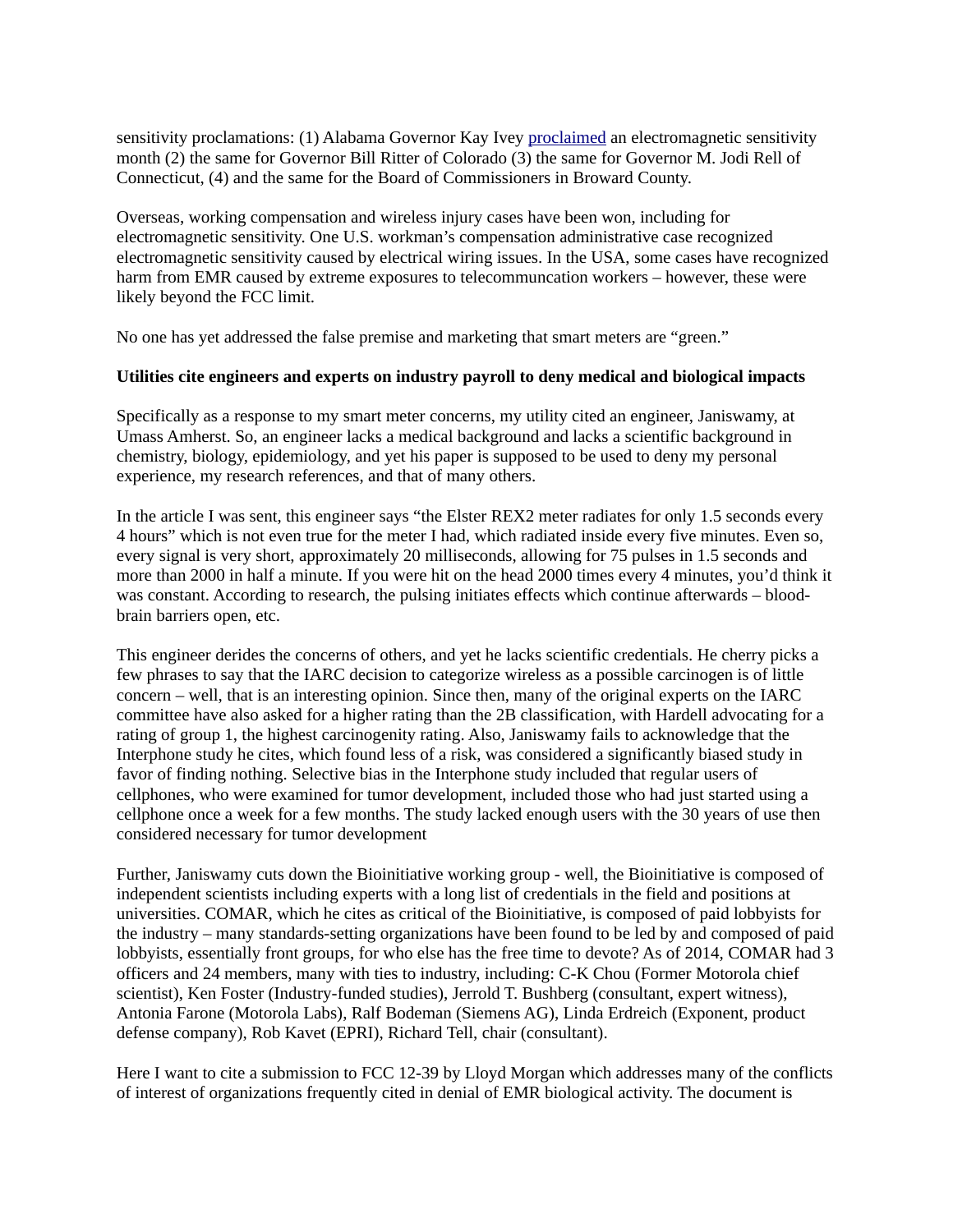attached. For emphasis, many of these organizations have the same members. As an update, I reference the Microwave News article, ["The Lies Must Stop Disband ICNIRP.](https://microwavenews.com/news-center/time-clean-house)"

The Bioinitiative report summarizes of peer-reviewed science in its reports – and so this engineer is casting aside hundreds or thousands of studies by many different scientists on the basis of industry lobbyist advice.

Secondly, radiating sources are not all alike. The smart meter sends out very high spikes among its signals, it is not constant and smooth. Many researchers believe that this pulsing, modulating signal is far more disruptive for our cells than a constant continuous wave.

*[Microwave News](https://microwavenews.com/CT.html)* has an article on Repacholi, who initiated the World Health Organization EMF Project, and Valberg, who served as a MA DPU "expert." The article discusses how each submitted ridiculous EMR guidelines to Connecticut Siting Council, contested by the Connecticut's own Department of Public Health, which advocated 10 milligauss (mG) in contrast to Valberg's 100 mG "screening" level and Repacholi's 833 mG. While magnetic fields quickly drop with distance, magnetic fields 3 mG or greater are strongly associated with childhood leukemia, and so the suggestions of Valberg and Repacholi are far outside the norm.

Peter Valberg was also hired to speak against me, for a different court case – I attach his critique. I looked at his submission and realized the following:

- 1. Many citations lack authors to stand behind claims;
- 2. He cherry picks or otherwise mischaracterizes the positions of scientists such as Dr. Belpomme or organizations like the IARC;
- 3. He uses psychological studies rather than hard science;
- 4. He fails to address hard science to the contrary;
- 5. He neglects the advances of quantum physics which show EMR subatomic impacts;
- 6. That mainstream, or as he terms "blue ribbon," science is with him is a mirage;
- 7. He omits conflicts of interest as an expert witness for industry or principal of Gradient, which has industry clients and is a product defense company;
- 8. He neglects that his scientific views are radical on all pollutants: denial of harms from carbon black, [Weymouth compressor,](https://hingham.wickedlocal.com/news/20190517/enbridge-defends-weymouth-compressor-project-against-pollution-charges) tobacco, chemical leaks (see for some examples the Center for Public Integrity's series *Science for Sale*)
- 9. He hypes working with Harvard, failing to mention his professorship was associate or adjunct in physiology;
- 10. He cites working with the Harvard Center for Risk Analysis, a center listed on *SourceWatch* as conducting risk analysis that is "widely criticised by community groups" and largely funded by big polluters.

# **Access barrier**

Everyone's health suffers from random EMR, but electromagnetic sensitivity is painful. In my experience, these are smart meter access barriers:

- Smart meters for EV charging would reduce access to parking spaces, garages, or anywhere else these were located and require extra gas to seek alternative parking;
- Alternative energy installers or installations may require smart meters, serving as an access barrier for the sensitive;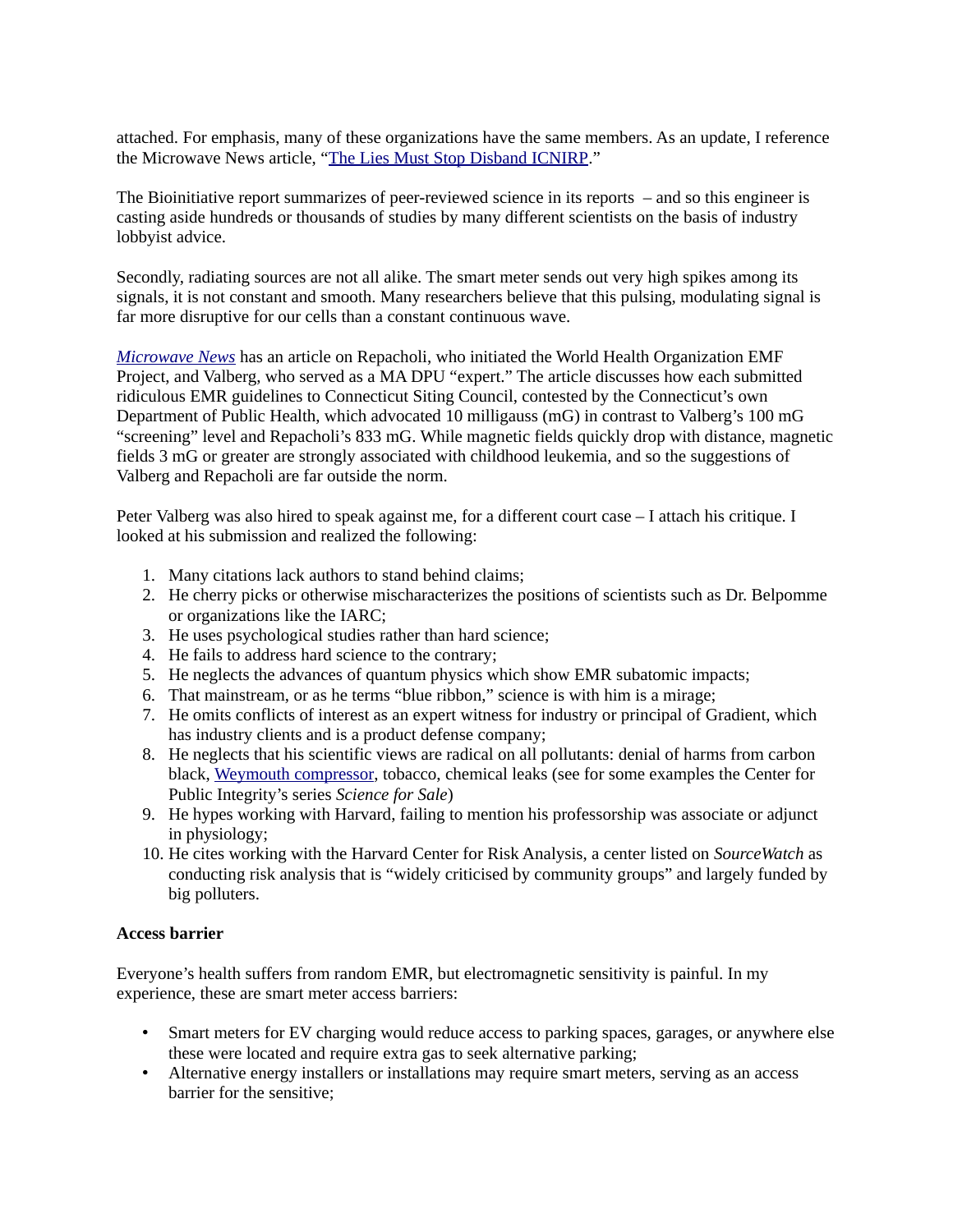- The increase proximity of smart meters is an access barrier for going door to door or in homes to meet neighbors;
- Safe, affordable housing is limited as smart meters reduce options, such as for shared housing, banks of smart meters on apartments; or via proximity in row housing;
- Smart meter infrastructure, which includes relay antennas and cell towers, may require that an electrosensitive person move;
- Smart meters set on the edges of property by roads and sidewalks are an access barrier for the sensitive, and may require extra time or gas to avoid.

When I drive down main roads, I drive sometimes by smart meters posted right by the road, and I can feel a flare of intense wireless from this. My symptoms include numbness, heat, and neck or facial pain. My hands go numb surprisingly quickly.

#### **Big data, privacy, and security**

Normally, you must get a warrant to collect data, not just collect and promise not to look. My utility promised not to collect private data without permission, but it seems hollow.

These meters are able to collect very personal data. If you use medical equipment, marijuana growing equipment, or any device – it doesn't matter – it can be identified via smart meters which further connects to detailed data in connected smart appliances. I think that is objectionable just on principle. But ratepayers cannot this point when needing to get along with the utility for meter removal.

Holyoke Gas & Electric received grant funding to work with Umass Amherst (see attached) to study "anonymous" data. Well, the Electronic Frontier Foundation and [others](https://gizmodo.com/researchers-reveal-that-anonymized-data-is-easy-to-reve-1836629166) have pointed out that **data can be deanonymized**. The articles on smart grid research at Umass show data is being collected by the meters. Here are a few relevant articles as evidence of data collection:

- • [Irwin Works with Smart Meter Project at Holyoke Gas & Electric Co.](https://ece.umass.edu/news/irwin-works-with-smart-meter-project-holyoke-gas-electric-co)
- • *[Toward a Smarter Grid](http://www.mghpcc.org/toward-a-smarter-greener-grid/) (ResearchNext) "UMass Amherst computer scientist Prashant Shenoy and electrical and computer engineer David Irwin ...partner Holyoke Gas and Electric (HG&E), ...are analyzing data from 18,000 smart meters in the city of Holyoke. ...these record electricity data constantly ...—peak usage times, appliance usage, and more"*
- UMass Amherst Researchers Receive \$1 Million Grant to Improve Utility Smart Metering, [Energy Services and Conservation](http://www.umass.edu/newsoffice/article/umass-amherst-researchers-receive-1)
- • [UMass \\$200K Grant to work with Holyoke G&E](https://www.masslive.com/news/index.ssf/2014/04/holyoke_gas_and_electric_custo.html)

The grants above occur in part because data is big business. I've attached a "Relecura Paper" which discusses patents for the smart grid that goes up to 2010 – lots of patents. At one time, I had evidence that Al Gore was heavily invested in the smart grid. The federal government was also persuaded to provide many subsidies to encourage utilities to move to smart meters and dump analogs at the behest of GE and other patent holders. Environmental organizations, nonprofits, have also been associated with the smart grid and utilities, leading to conflicts of interest. At one time, which may still be true, the Sierra Club board included representatives of Silver Spring, then invested in the smart grid.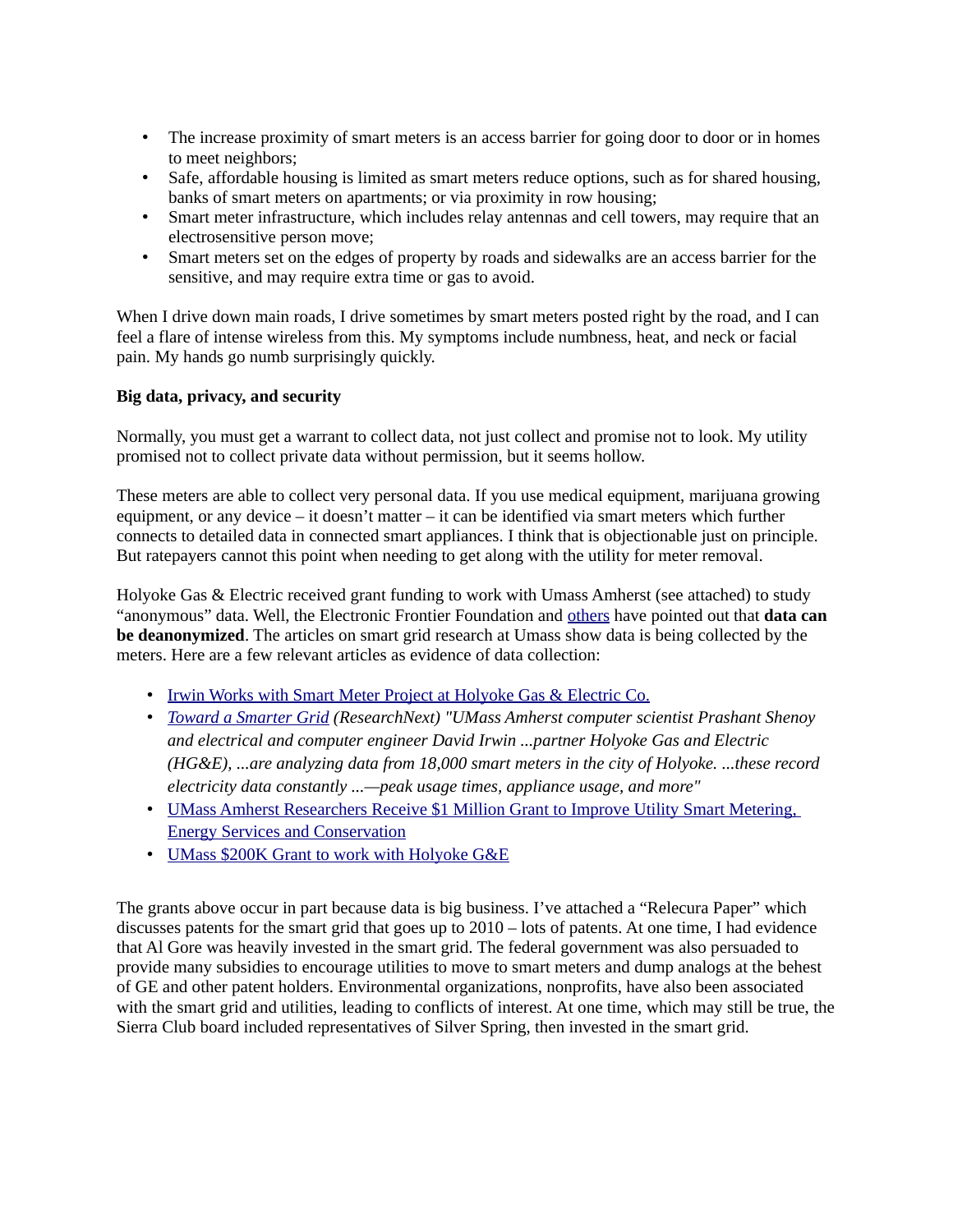Smart meter capabilities include not only data collection, but the ability to turn individual devices and electricity on and off remotely. Turning off electricity or devices on and off remotely – well that could be used dangerously by anyone.

The Electronic Privacy & Information Center pages on the [smart grid](https://epic.org/privacy/smartgrid/smartgrid.html) and privacy and the [recommendations](https://www.eff.org/deeplinks/2010/10/eff-advises-california-puc-smart-grid-privacy) of the Electronic Frontier Foundation discuss issues around privacy and the smart grid. Data can be hacked, especially easy if data is transmitted wirelessly, and that data can then be available to criminals. There are many articles on the subject, including:

- • [Smart grid powers up privacy worries \(](https://www.politico.com/story/2015/01/energy-electricity-data-use-113901)Also discusses profits)
- [Urjanet sells utility billing data for 20 million](https://techcrunch.com/2017/03/02/looking-to-sell-utility-billing-data-to-lenders-urjanet-rakes-in-20-million/)
- Ratepayers pay for data collection in Illinois, and consumer groups want access to data without [permission](https://energynews.us/2019/01/31/midwest/technical-cultural-hurdles-slow-efforts-to-make-utility-customer-data-useful/)
- • [Russian Hackers Threaten Power Companies, Researchers Say](https://www.bloomberg.com/news/articles/2014-06-30/symantec-warns-energetic-bear-hackers-threaten-energy-firms)
- [Cybersecurity of the Power Grid: A Growing Challenge](https://www.usnews.com/news/national-news/articles/2017-02-24/cybersecurity-of-the-power-grid-a-growing-challenge)
- Cimpanu, C (2019 Jul 2) **US wants to isolate power grids with 'retro' technology to limit cyber-attacks:** SEIA bill, inspired by the 2015 cyber-attack on Ukraine's power grid, passes Senate. ZDNet. Available online at [https://www.zdnet.com/article/us-wants-to-isolate-power](https://www.zdnet.com/article/us-wants-to-isolate-power-grids-with-retro-technology-to-limit-cyber-attacks/)[grids-with-retro-technology-to-limit-cyber-attacks/](https://www.zdnet.com/article/us-wants-to-isolate-power-grids-with-retro-technology-to-limit-cyber-attacks/)
- Please also see in Liz Barris's white paper on the same docket, these articles: "When Smart Homes Get Hacked" and "FBI: Smart Meter Hacks Likely to Spread"

# **Fire hazards**

l attach some information from William Bathgate and Dan Mattson on hazards such as fire from these meters, and refer to the detailed overview by advocate Nina Beety provided on this docket. I am attaching a presentation from the perspective of industry on fires by Schambers. I am uncertain whether this fire risk applies to all smart meters, all digital meters, or why this occurs. As I understand, over time fire hazards increase with a smart meter. Other articles on the subject include:

- • [80 Palo Alto meters burn after a power surge](https://www.paloaltoonline.com/news/2011/09/04/power-surge-raises-questions-about-smartmeters)
- [Insurance companies sue utilities for smart meter fires; utilities remove of meters at home fires](https://abc30.com/lawsuits-claim-faulty-pg-e-smart-meters-started-house-fires/2657513/)
- Stockton Smart Meters Explode After Truck Causes Power Surge (And power goes out for 5000)

# **Economic justice & overbilling**

Utilities have used net metering to set rates favorable to utility companies. Net metering is being used to disfavor decentalization or private production of energy, and to set rates to favor certain businesses, such as fossil fuels. Analogs simply run backwards if producing energy. Smart meters have the capability to set a lower rate for energy returned to the grid.

Analogs, if anything, can bill a little less over time but can last 20 years. Smart meters, in contrast, may cost 400 dollars for the meter and need replacement every few years – this alone is an extra cost for all. Not only is it wrong to expect the poor to pay extra for smart meters and as well as subsidize those who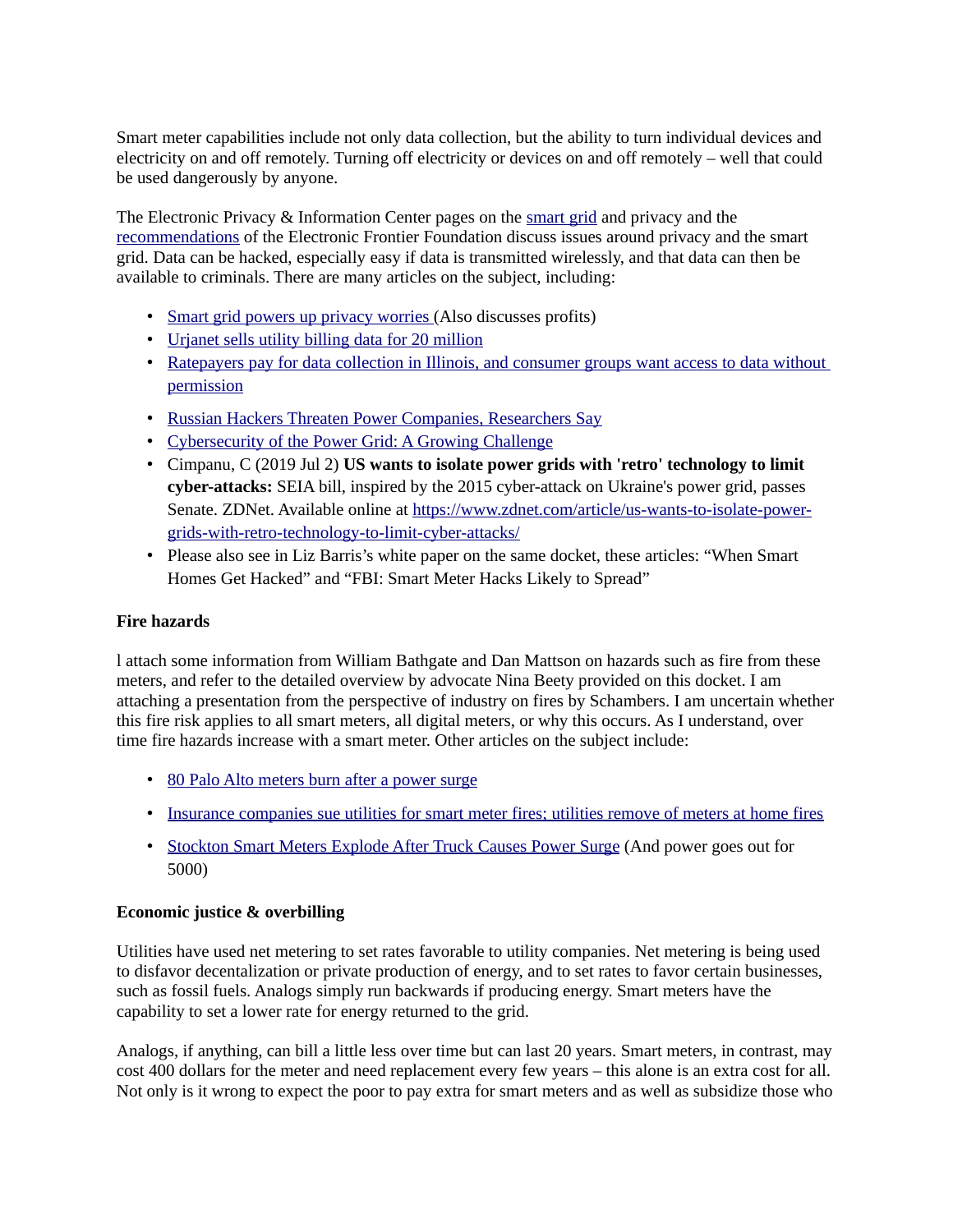have time to use energy at the right time and place via net metering, but smart meters can also lead to overbilling.

Here are a few articles on the subject of overbilling:

- • ["Smart" meters could be overbilling you by a whopping 582%](https://newstarget.com/2017-03-29-smart-meters-could-be-over-billing-you-by-a-whopping-582.html) (References a study on electronic noise effects: F. Leferink, C. Keyer and A. Melentjev, ["Static energy meter errors caused by](https://ieeexplore.ieee.org/document/7866234)  [conducted electromagnetic interference,](https://ieeexplore.ieee.org/document/7866234)" in IEEE Electromagnetic Compatibility Magazine, vol. 5, no. 4, pp. 49-55, Fourth Quarter 2016, doi: 10.1109/MEMC.2016.7866234)
- • [Maine class action for overbilling \(5000+ customers\)](https://www.pressherald.com/2018/07/17/over-200-cmp-customers-joining-class-action-suit-alleging-they-were-overbilled/)
- [Billing errors in Chicago hidden from customers](https://www.chicagotribune.com/news/watchdog/ct-water-meter-overcharge-met-20150603-story.html)
- [Grossly inflated "estimated" smart meter bills in LA](https://www.nbclosangeles.com/news/local/DWP-Overcharges-Customers-With-Secret-Formula-291335271.html)
- [Atlanta class action, bills of 10K, and observation misfitted meter can increase bill](http://www.cnn.com/2011/US/03/01/water.bills.war/index.html)

# **Climate and environmental impacts**

Every smart meter requires more energy to run, just to allow digital functions of the meter alone. Data infrastructure also adds to that energy cost. See the following on the subject:

- Environmental Health Trust 5G and climate fact sheet, which has hyperlinked references that discuss **energy costs of data collection** and so this is relevant to smart meters as well.
- The Power of the Wireless Cloud. [Points out wireless systems use 15-23 times more energy than wired systems] Centre for Energy-Efficient Telecommuncations. Bell Labs and University of Melbourne. Available online at [https://ceet.unimelb.edu.au/publications/ceet-white-paper](https://ceet.unimelb.edu.au/publications/ceet-white-paper-wireless-cloud.pdf)[wireless-cloud.pdf](https://ceet.unimelb.edu.au/publications/ceet-white-paper-wireless-cloud.pdf)
- An early paper, attached, "Environmental impact of high power density microwave beams on different atmospheric layers," introduces the concept that **EMR may be having impacts on the weather and atmosphere that need further stud**y.
- In 2016 Najmi et al in *Radio Science* "Simulations of ionospheric turbulence produced by HF heating near the upper hybrid layer" reported EMR produces ionospheric turbulence and electron heating. Najmi and colleagues are silent on what this means, but this sounds like technological experimentation that **ignores ecological ramifications**.
- I can no longer locate, but found an explanatory article stating EMR increases ionospheric electrostatic and leads to more lightning strikes or discharges of energy.
- Dirty electricity increases demands on the grid or on the home. Dirty electricity harms power quality and thereby harms energy efficiency, such as discussed in this article on [power quality](https://ustpower.com/energy-efficiency-power-quality-schools/) and this 2010 [article](https://www.powerelectronics.com/technologies/lighting-systems/article/21851958/shedding-light-on-power-quality-for-energy-efficient-bulbs) on harmonics and transients disrupting power quality – how much of an effect I do not know.
- Please see an attached letter signed by experts on environmental and agricultural impacts this letter is older, and so since then there is more research available on the subject to support concerns. That research can be found online at websites including the Environmental Health Trust and Physicians for Safe Technology.

# **Property rights, wireless and analog meters**

Why an analog? An analog doesn't have data collecting abilities. Digital devices also add dirty electricity, or harmonics and transients, which leads to a deterioration of equipment using those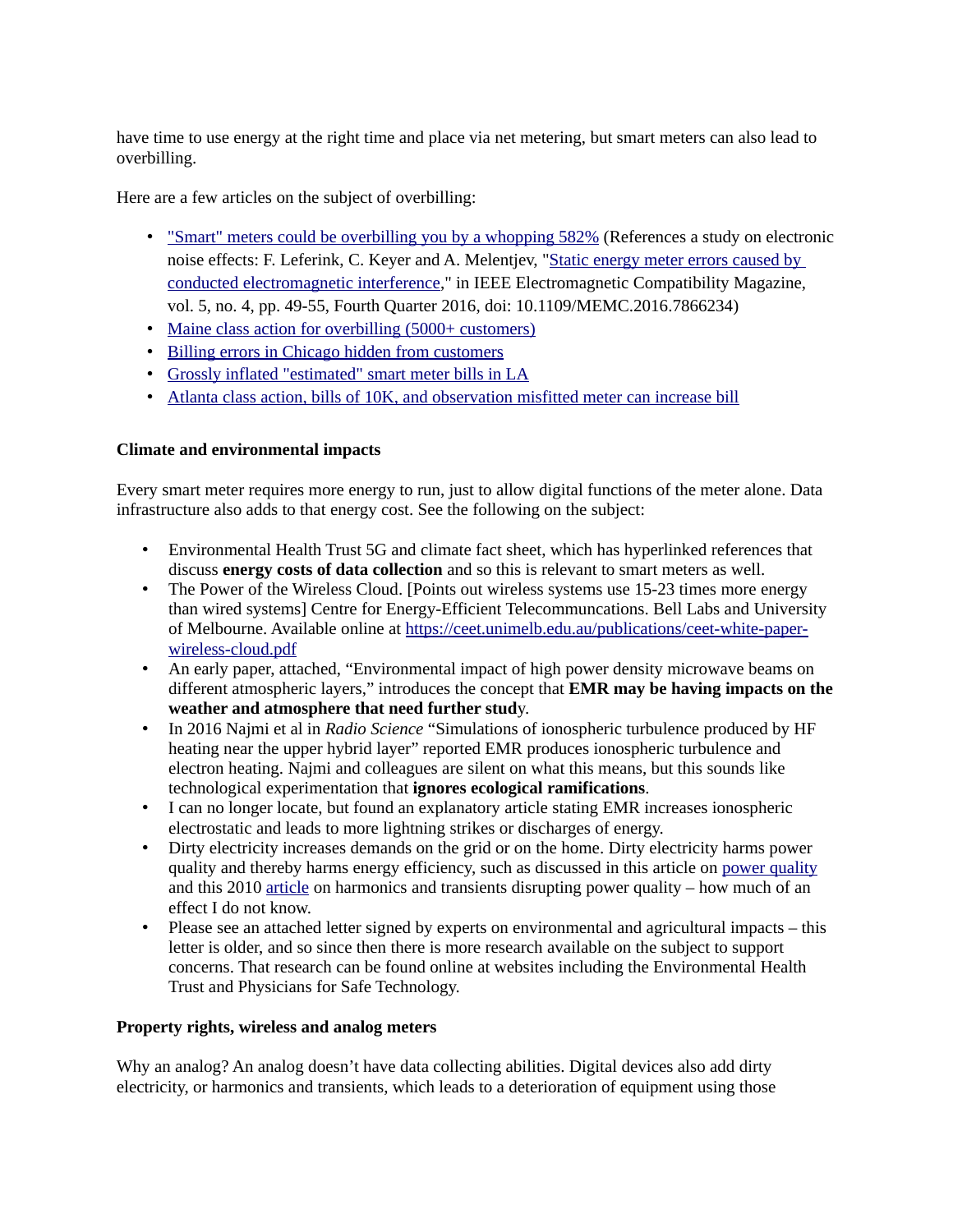electrical lines and radiates from home electrical wires, harming health. As a meter set directly on the entry point of electricity to residences, digital meters add dirty electricity to the entire circuit.

Dirty electricity may for digital devices can [cause:](http://www.industrial-electronics.com/epemt_12d-2.html) "intermittent lock ups and resets, corrupted data, premature equipment failure, overheating of components for no apparent cause, etc." A filter may remove dirty electricity, but generally smart meters do not include this filter.

Dirty electricity is essentially EMR, with harmonics that are multiples of 60 hertz and transients equivalent to surges or pulses of EMR other than 60 hertz. Please also see the attached 2014 DPU docket submission by Dr. William Bruno, which discusses the topic of dirty electricity.

Wireless may alone may cause deterioration of property, as [discussed](https://fileservice.eea.comacloud.net/FileService.Api/file/FileRoom/9238384) by Curtis Bennet as increasing corrosion.

If dirty electricity is well known to cause deterioration of electrical equipment, is this not then a violation of property rights? What of rights to private information? To health?

# **Research on Health Impacts**

I am attaching several relevant documents including of:

- A 2012 joint statement that smart meters cause harm signed by over 50 experts in the medical and scientific fields;
- A 2012 review by Dr. Poki Stewart Namkung, health officer of the County of Santa Cruz, finding research evidence supports electromagnetic sensitivity and zero evidence of smart meter safety.
- A 2014 12-76 docket submission by Dr. William J. Bruno, retired biophysicist with Los Alamos National Laboratory, disputing Peter Valberg's testimony on the same docket and explaining, clearly, why EMR can break chemical bonds.
- Dr. Denis L. Henshaw, University of Bristol emeritus professor, in 2019 on why the supposition EMR is safe is a myth;
- A 2017 letter by Dr. Beatrice Golomb, who has led well-respected research into statins and Gulf War illness, to the California legislature against wireless expansion and detailing the reality of electromagnetic sensitivity, the condition, and the research backing these symptoms;
- A 2014 draft summary of electromagnetic sensitivity research by Dr. Erica Mallery-Blythe;
- Smart meter testimony regarding biological impacts (cancer, electromagnetic sensitivity) in 2016 from Dr. Andrew A. Marino, an attorney and retired biophysicist from LSU Medical School, who also [testified](https://www.andrewamarino.com/?page_id=3258) with Dr. Robert Becker against powerlines in the 1970s, shifting public opinion on high-voltage powerlines;
- Smart meter testimony regarding biological impacts, including from dirty electricity, in 2015 from Dr. David Carpenter, director of Institute for Health and the Environment at the University of Albany NY;
- Smart meter and electromagnetic sensitivity testimony from Dr. Richard Conrad;
- Smart meter testimony of Dr. Magda Havas;
- A 2017 letter regarding biological impacts of smart meters from Dr. David Carpenter;
- Letter on smart meter biological effects from Dr. De Kun Li, research scientist with Kaiser Permanente and lecturer with Stanford University.

Additionally, the following may be useful: